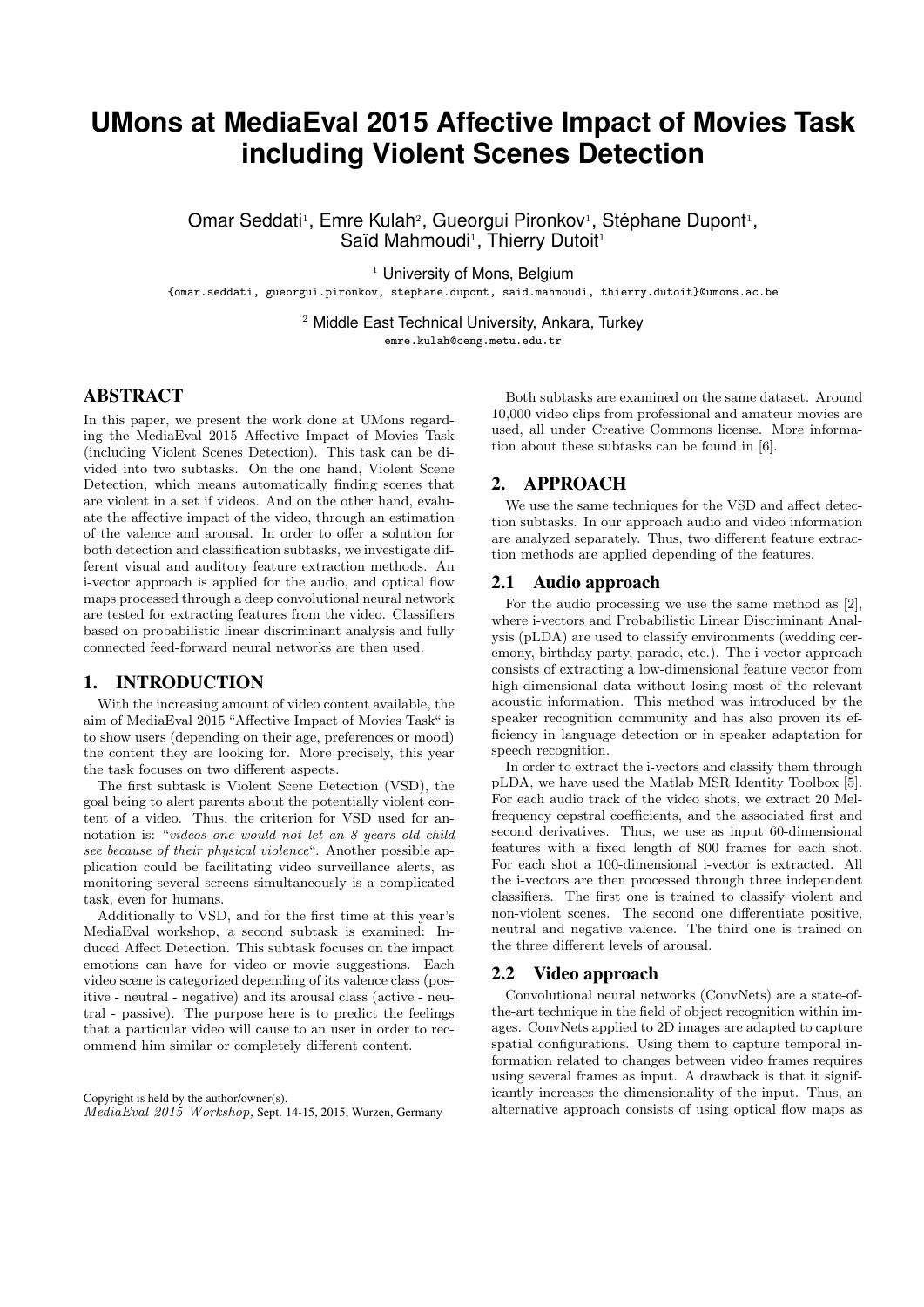| Ind             | <b>Type</b>              |                          | Filter size Filter num | <b>Stride</b>            |
|-----------------|--------------------------|--------------------------|------------------------|--------------------------|
| $\mathbf{1}$    | $\overline{\text{Conv}}$ | 7x7                      | 32                     | $\overline{2}$           |
| $\overline{2}$  | ReLU                     |                          |                        | ÷,                       |
| $\overline{3}$  | Maxpool                  | 3x3                      |                        | $\overline{2}$           |
| $\overline{4}$  | Normalization            |                          |                        |                          |
| $\overline{5}$  | Conv                     | 5x5                      | 96                     | $\mathbf{1}$             |
| $\,6$           | ReLU                     |                          |                        |                          |
| $\overline{7}$  | Maxpool                  | 3x3                      |                        | $\overline{2}$           |
| 8               | Normalization            |                          |                        |                          |
| 9               | Conv                     | 3x3                      | 96                     | $\mathbf{1}$             |
| $\overline{10}$ | ReLU                     | L.                       |                        | ÷,                       |
| 11              | Maxpool                  | 3x3                      | L,                     | $\overline{2}$           |
| 12              | $\overline{\text{Conv}}$ | 3x3                      | 96                     | $\mathbf{1}$             |
| 13              | ReLU                     | $\overline{\phantom{0}}$ |                        | $\overline{\phantom{0}}$ |
| 14              | Maxpool                  | 3x3                      | ÷,                     | $\overline{2}$           |
| 15              | Conv                     | 3x3                      | 96                     | 1                        |
| 16              | ReLU                     |                          |                        |                          |
| 17              | $\overline{\mathrm{FC}}$ | -                        | 1024                   | $\overline{\phantom{0}}$ |
| 18              | Dropout                  | $\overline{a}$           |                        | ä,                       |
| 19              | ReLU                     | -                        | L,                     | $\overline{a}$           |
| 20              | $\overline{FC}$          |                          | 512                    | $\overline{a}$           |
| 21              | Dropout                  | -                        |                        | $\overline{\phantom{0}}$ |
| 22              | ReLU                     |                          |                        | L,                       |
| 23              | $\overline{FC}$          | -                        | 2 or 3                 | ۰                        |
| 24              | LogSoftMax               | $\overline{a}$           |                        | $\overline{\phantom{0}}$ |

Table 1: ConvNet architecture

input. Each map represents the motion of each pixel between two successive frames.

We used TV-L1 [4] algorithm from the OpenCV toolbox for optical flow extraction. We use 10 stacked optical flow frames as input. Note that 10 stacked optical flows equals 20 maps given that both horizontal and vertical components have to be provided. In order to reduce overfitting we use dropout, as well as data augmentation by cropping and flipping randomly the maps of the input sequence. We also estimate the motion of the camera by calculating the mean across the maps of the same component (horizontal and vertical), then we subtract the corresponding mean. Our system is tested on the publicly available Torch toolbox [1] which offers a powerful and varied set of tools, especially for building and training ConvNets. The details for the used architecture are listed in Table 1.

Using dense optical flow maps, means that the size of the neural network increases rapidly with the length of the sequence used as input. This implies that short sub-sequences of video frames (or rather optical flow maps) have to be used as input to the ConvNet. This increases the risk that those sub-sequences fall on parts of the video where there is no useful information for the identification of the category. To tackle this problem, we use a sliding window approach at test time, estimating the probability for each category in several sub-sequences of the video. The class with the highest probability after averaging over all the different subsequence probabilities is selected as the most likely class.

We also train a ConvNet with the same architecture on the HMDB-51 dataset [3] (action recognition benchmark), in order to build a more robust motion feature extractor leveraging this additional external data. Then, we extract features from the MediaEval annotated data and train a two

Table 2: Mean Average Precision (MAP) on Violence detection

| Run                                             | MAP $(\%)$ |
|-------------------------------------------------|------------|
| $\vert$ i-vector - pLDA                         | -9.56      |
| optical flow maps - ConvNets                    | 9.67       |
| optical flow maps - ConvNets - $HMDB-51$   6.56 |            |

Table 3: Global accuracy for Affect detection. (OFM stands for optical flow maps)

| Run                      | Valence | Arousal |
|--------------------------|---------|---------|
|                          | $(\%)$  | (%)     |
| i-vector - pLDA          | 37.03   | 31.71   |
| OFM - ConvNets           | 35.28   | 44.39   |
| OFM - ConvNets - HMDB-51 | 37.28   | 52.44   |

layers fully connected neural network for each of the three subtasks.

#### 3. RESULTS AND DISCUSSION

We have submitted three runs for both subtasks. The results for VSD tasks are presented in Table 2. The Mean Average Precision (MAP) is computed for each run. We can see that using external data from HMDB in order to train the feature extractor is less efficient than training the feature extractor on the MediaEval dataset. The i-vector & pLDA technique present similar results as the optical flow maps & ConvNets association.

The global accuracy for the affect detection task is shown if Table 3. For the valence, all methods give similar results. A difference appears for the arousal task. The audio features perform poorly in comparison to the other runs. Using external data proves here to be more interesting as the last run significantly outperforms the second run. Motion seems to be an important discriminative factor for arousal estimation.

#### 3.1 Discussion

We have also investigated merging the audio and visual features together. The features from the ConvNets extractor and the i-vectors were used as input to another neural network. But the results were poorer than using the features separately. Further work will investigate audio-visual fusion more in depth.

# 4. CONCLUSION

In this paper we presented two approaches for both affect and violent scene detection. Visual and audio features are processed separately. Both features are giving similar results for violence detection and valence. For arousal, video features are far more interesting, especially when the Conv-Nets feature extractor is trained on external data. Our future work will focus on the merging the audio and video features.

# 5. ACKNOWLEDGEMENTS

This work has been partly funded by the Walloon Region of Belgium through the Chist-Era IMOTION project (Intelligent Multi-Modal Augmented Video Motion Retrieval System) and by the European Regional Development Fund (ERDF) through the DigiSTORM project.